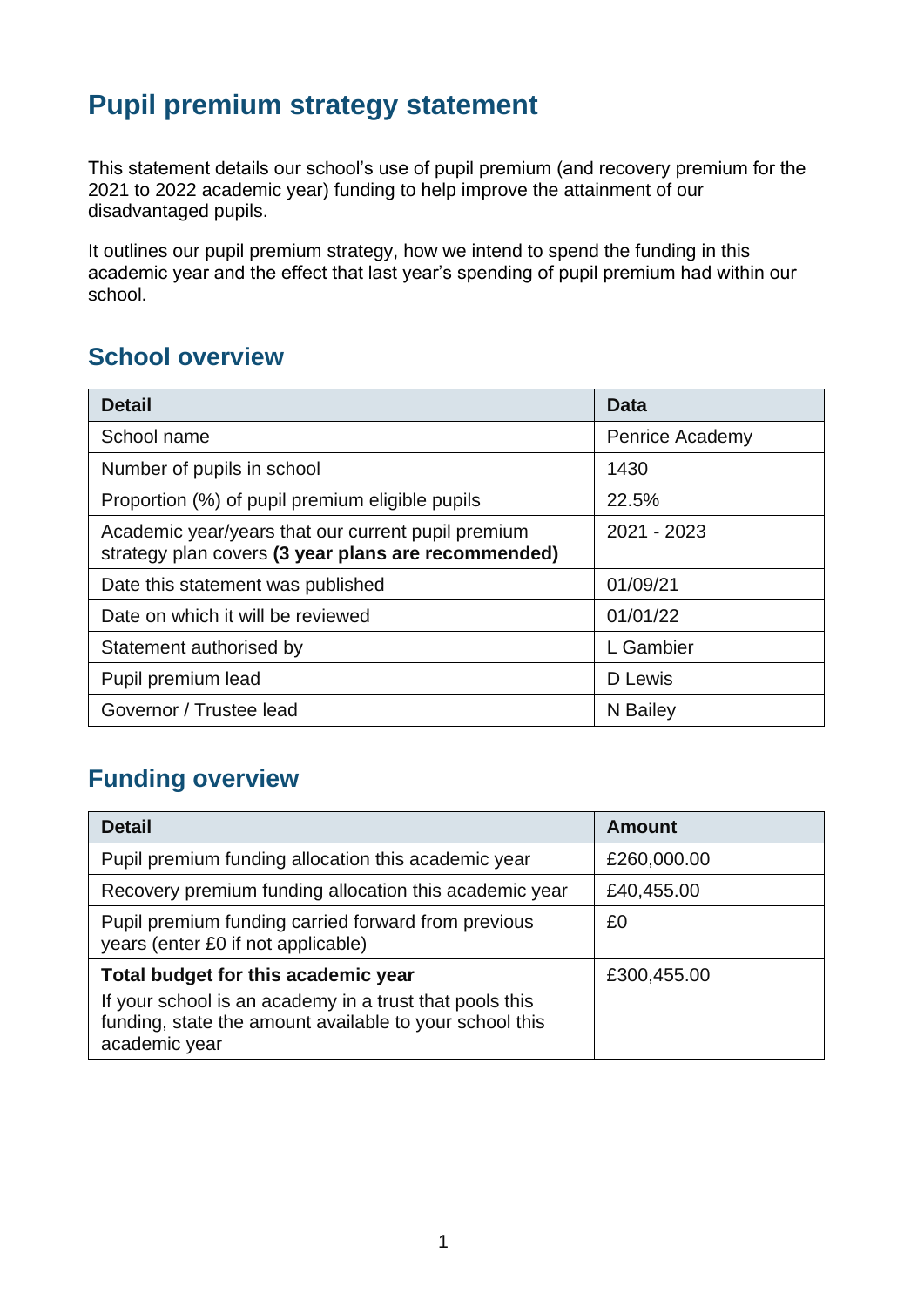# **Part A: Pupil premium strategy plan**

## **Statement of intent**

Our intention is that all our students, regardless of starting points or barriers to learning, are successful, academically, socially and emotionally, and have the character traits to be successful in life beyond Penrice. Ultimately, our key aim is our pupil premium students to exceed academic outcomes of national non pupil premium students, and the gap to diminish between Penrice non pupil premium students.

Currently our Pupil premium students make comparable progress compared to non-pupil premium students nationally.

The focus of the pupil premium strategy is to provide high quality teaching and learning that ensure all our students make exceptional progress. Alongside this to support and mentoring pupil premium students that need additional help and support to be able to achieve their potential. High quality teaching for all is at the heart of what we do, we have exceptionally high expectations for all our students, and the highest expectation of all students to fulfil their potential.

Reading is integral to our strategy to support pupil premium students to progress, because research shows that without a broad and rich vocabulary, and without the ability to read fluently students struggle to access the full curriculum and struggle to reach their potential either academically, socially, or emotionally.

Enrichment is another key principle of our strategy, ensuring all Pupil Premium students are actively engaged in enrichment opportunities at Penrice.

# **Challenges**

This details the key challenges to achievement that we have identified among our disadvantaged pupils.

| <b>Challenge</b><br>number | Detail of challenge                                                                                                    |
|----------------------------|------------------------------------------------------------------------------------------------------------------------|
|                            | <b>English Progress</b><br>Progress in English to too low for our pupil premium students                               |
| $\mathcal{P}$              | <b>Maths Progres</b><br>Progress and Attainment in Maths is too low when compared to our non-pupil<br>premium students |
| 3                          | Reading<br>On entry Year 7 disadvantaged students have lower reading comprehension<br>that their peers                 |
|                            | Remote Learning                                                                                                        |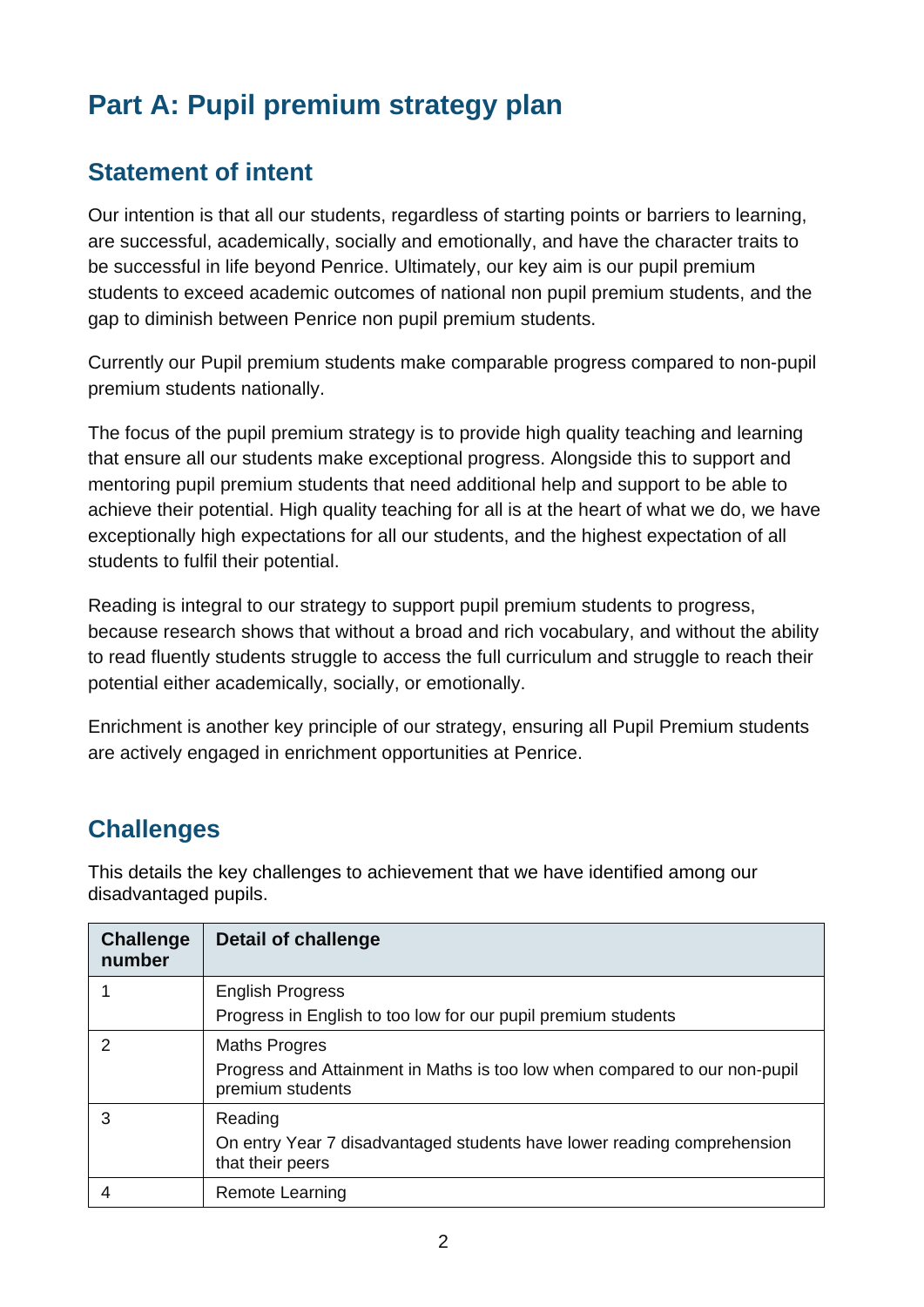|   | Teacher Feedback and Submission rate data shows that school closure has<br>disproportionately affected our pupil premium students. They did not engage<br>as well with remote learning and submission rates for these groups were lower                                                     |
|---|---------------------------------------------------------------------------------------------------------------------------------------------------------------------------------------------------------------------------------------------------------------------------------------------|
| 5 | Attendance<br>Attendance data shows that attendance for disadvantaged students is lower<br>than non-disadvantaged students, and PA is higher for disadvantaged<br>students. The gap between PP and Non PP has significantly widened over the<br>past 2 years.                               |
| 6 | <b>Behaviour</b><br>A greater number of Pupil Premium students are disengaged with school and<br>struggle with positive behaviour, mental health and positive self-esteem. The<br>number of exclusions and behaviour points is disproportionately higher for our<br>Pupil Premium students. |

# **Intended outcomes**

This explains the outcomes we are aiming for **by the end of our current strategy plan**, and how we will measure whether they have been achieved.

| <b>Intended outcome</b>                                                                                                                                                                                                                                                                                                                                                                           | <b>Success criteria</b>                                                                                                                                                                                                                                                                                                                                                                                 |
|---------------------------------------------------------------------------------------------------------------------------------------------------------------------------------------------------------------------------------------------------------------------------------------------------------------------------------------------------------------------------------------------------|---------------------------------------------------------------------------------------------------------------------------------------------------------------------------------------------------------------------------------------------------------------------------------------------------------------------------------------------------------------------------------------------------------|
| Improve Progress in English – Gap<br>between PP and Non PP less that 0.2.<br>Current data shows the largest gap<br>between PP and Non PP to be in<br>English. This gap needs to be<br>significantly reduced to <0.2                                                                                                                                                                               | English curriculum planned to make no assumptions<br>of prior knowledge and allow all students to<br>succeed.<br>Reading Programme exposes students to a wider<br>range of reading and increases a 'love of reading'.<br>Literacy intervention (1:1, small group work with<br>HTLA and additional English staffing) improves<br>reading comprehension and closes gap between PP<br>and non PP students. |
| Improve Progress in Maths-Gap<br>between PP and Non PP less that 0.1<br>Current data shows gap between PP<br>and Non PP in Maths, Reduce this<br>gap to $0.1$                                                                                                                                                                                                                                     | Maths curriculum planned to support PP students,<br>ensuring the fundamentals are secure and mastered<br>before moving forward.<br>Additional intervention and small group work with<br>HTLA and additional Maths staffing addresses gaps<br>in knowledge and misconceptions and closes gaps<br>in attainment across year groups.                                                                       |
| PP and Non PP have proportionate<br>representation in behaviour and<br>exclusion data.<br><b>Improved Students learning Habits</b><br>through Ready to Learn Focus- Focus<br>on teaching positive learning habits,<br>specifically for disadvantaged<br>students.<br>Behaviour intervention unit for KS3<br>set up for students who needs with<br>additional ESMH needs including PP<br>students. | Support high quality teaching and learning habits for<br>all in class.<br>Behaviour intervention and support clinics for PP<br>students struggling to meet expectations.<br>Students identified for support through intensive<br>interventions reduce behaviour points and<br>exclusions and engage more positively with learning<br>(Boxall Profile and qualitative feedback).                         |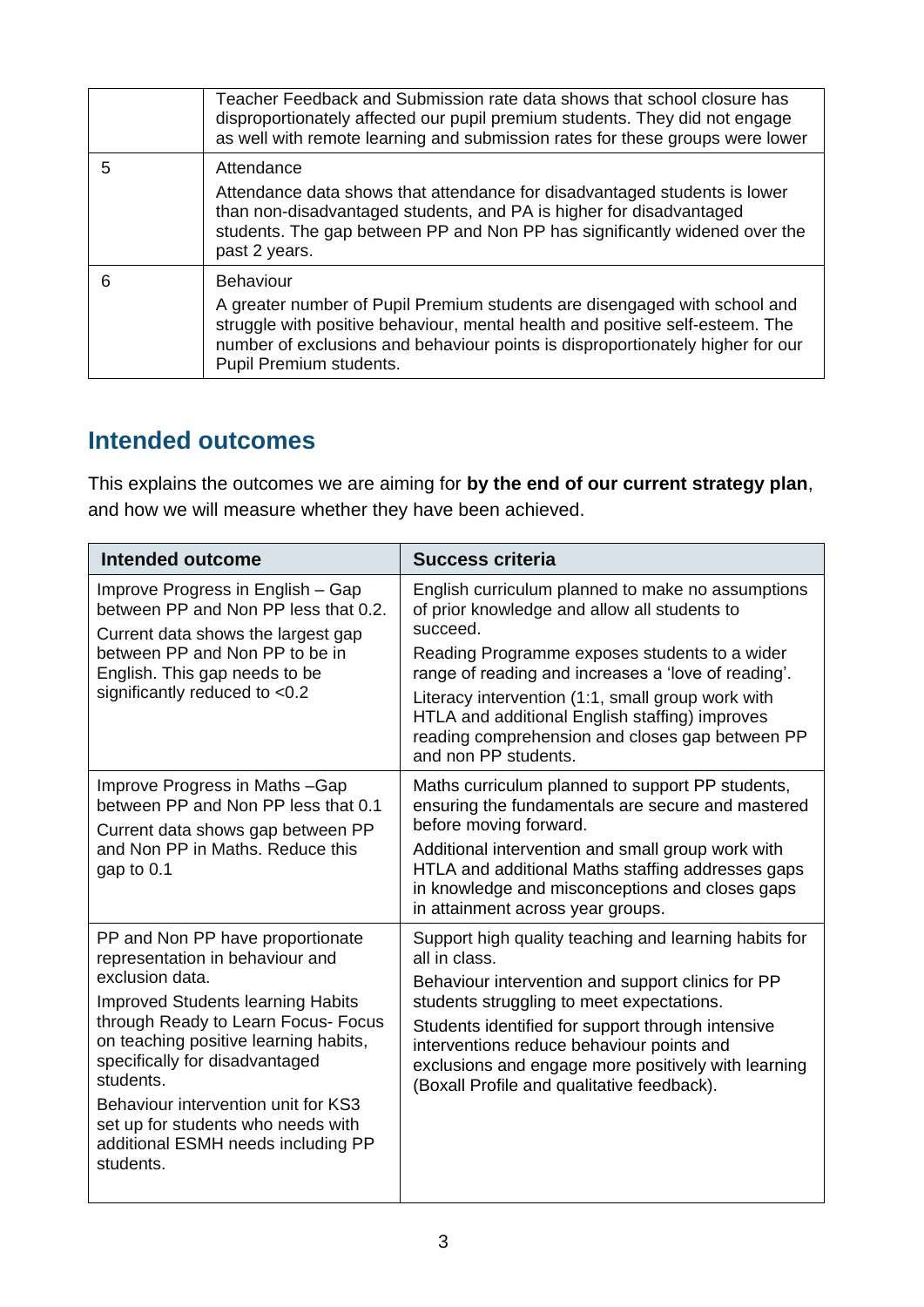| PP students to be individually<br>supported to make exceptional<br>progress.<br>Support targeted through PP Leads,<br>SEN keyworkers or pastoral team as<br>appropriate. | All students have an advocate, a trusted adult who<br>can support them socially and emotionally to<br>achieve their potential.<br>Needs are identified and support strategies<br>communicated with staff.<br>Parents are positive about relationships with school<br>and support received. |
|--------------------------------------------------------------------------------------------------------------------------------------------------------------------------|--------------------------------------------------------------------------------------------------------------------------------------------------------------------------------------------------------------------------------------------------------------------------------------------|
| PP Students to catch up to<br>chronological reading age by end of<br>year 8.<br>Tutor Reading.<br>Reading Catch up for bottom 20% of<br>readers                          | All PP students exposed to high quality text, read<br>fluently by an expert reader.<br>All PP students with low reading age to have access<br>to effective reading recovery programme.<br>Breakfast clubs - focus on Literacy.<br>Bespoke curriculum for lowest literacy.                  |
| Outstanding attendance for all PP and<br>Non PP students.                                                                                                                | Individual support from PP Leads and key workers<br>to establish barriers and provide support to increase<br>attendance.                                                                                                                                                                   |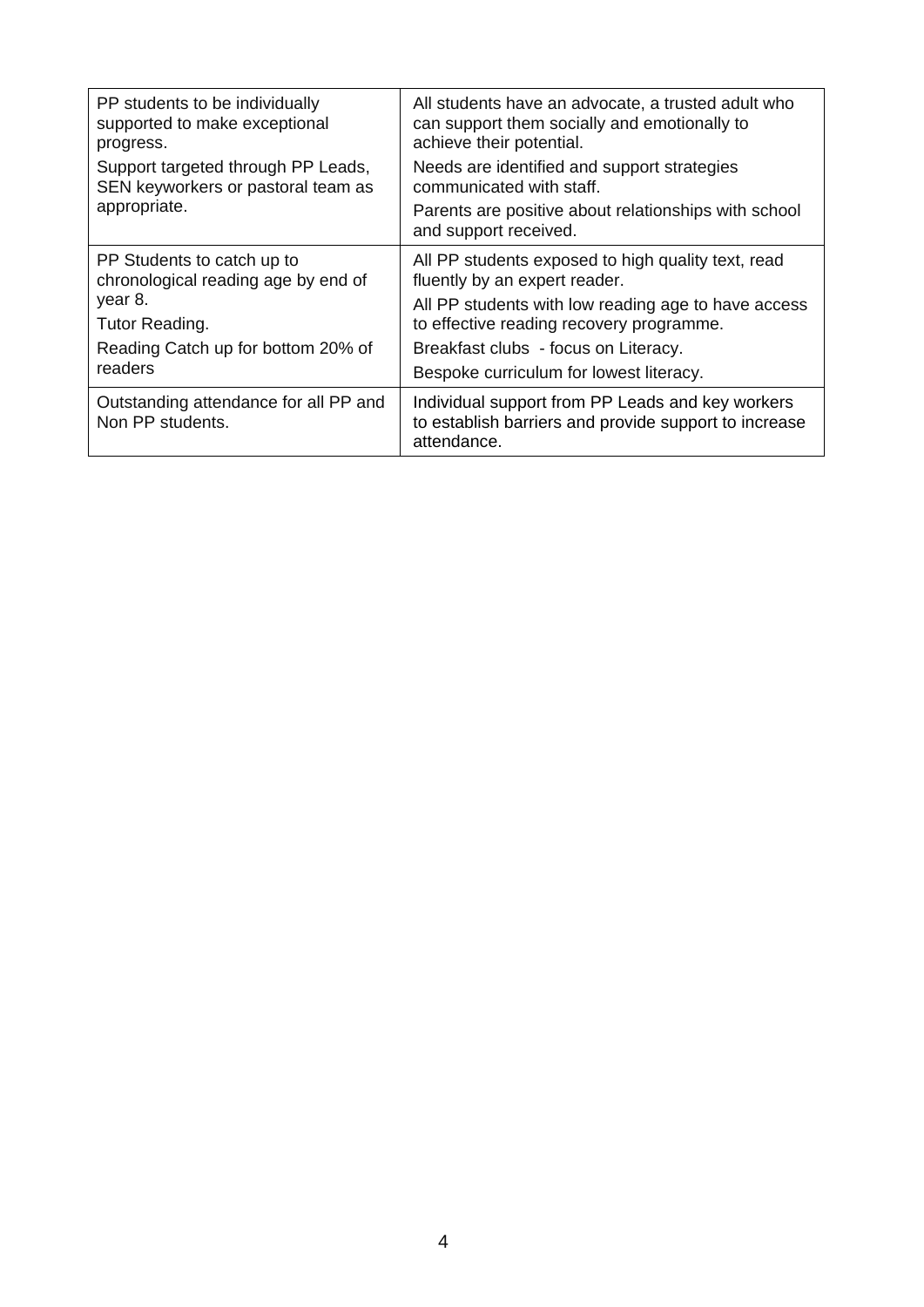# **Activity in this academic year**

This details how we intend to spend our pupil premium (and recovery premium funding) **this academic year** to address the challenges listed above.

### **Teaching (for example, CPD, recruitment and retention)**

Budgeted cost: KB 27, 094, LF 25,705, FS 42473, MS 52581 **TOTAL - £157675**

#### **AT 7822, AN 2000 £9822**

| <b>Activity</b>                      | <b>Evidence that supports this</b><br>approach                                                                                                                              | <b>Challenge</b><br>number(s)<br>addressed |
|--------------------------------------|-----------------------------------------------------------------------------------------------------------------------------------------------------------------------------|--------------------------------------------|
| <b>English Additional</b><br>Teacher | <b>EEF Toolkit-</b> small group tuition<br>(Potential +4 months)                                                                                                            |                                            |
| <b>Maths Additional</b><br>Teacher   | <b>EEF Toolkit- small group tuition</b><br>(Potential +4 months)                                                                                                            | $\overline{2}$                             |
| English HTLA                         | <b>EEF Toolkit (small group tuition)</b>                                                                                                                                    | 1                                          |
| Maths HTLA                           | <b>EEF Toolkit (small group tuition)</b>                                                                                                                                    | $\overline{2}$                             |
| <b>Vocab Lead Role</b>               | EEF toolkit (+6 months) Closing the<br>Vocabulary Gap (A Quigley)                                                                                                           | 3                                          |
| <b>Reading Lead Role</b>             | EEF toolkit (+ 7 months)<br>Instructional Rounds- impact of<br>explicit teaching of metacognitive<br>strategies Visible Learning (J Hattie)<br>Lab Schools (Prof D Hopkins) | 3                                          |
| <b>Staff CPD</b>                     | EEF toolkit (+6 months) Closing the<br>Vocabulary Gap (A Quigley)                                                                                                           | $\overline{2}$                             |

### **Targeted academic support (for example, tutoring, one-to-one support structured interventions)**

Budgeted cost: £ *18,000 + 30,633 TOTAL £48633*

| <b>Activity</b>           | <b>Evidence that supports this</b><br>approach                                                         | <b>Challenge</b><br>number(s)<br>addressed |
|---------------------------|--------------------------------------------------------------------------------------------------------|--------------------------------------------|
| 10 x PP Leads             | EEF Toolkit (mentoring and coaching<br>+5 months) Student voice Progress<br>data from previous cohorts | 5, 6 and 4                                 |
|                           | To Provide Targeted Academic Support<br>to PP students in each year group.                             |                                            |
| 30% LIC Year 11 PSM<br>МT | EEF Toolkit- behaviour interventions (+<br>3 months) Behaviour data                                    | 5, 4 and 6                                 |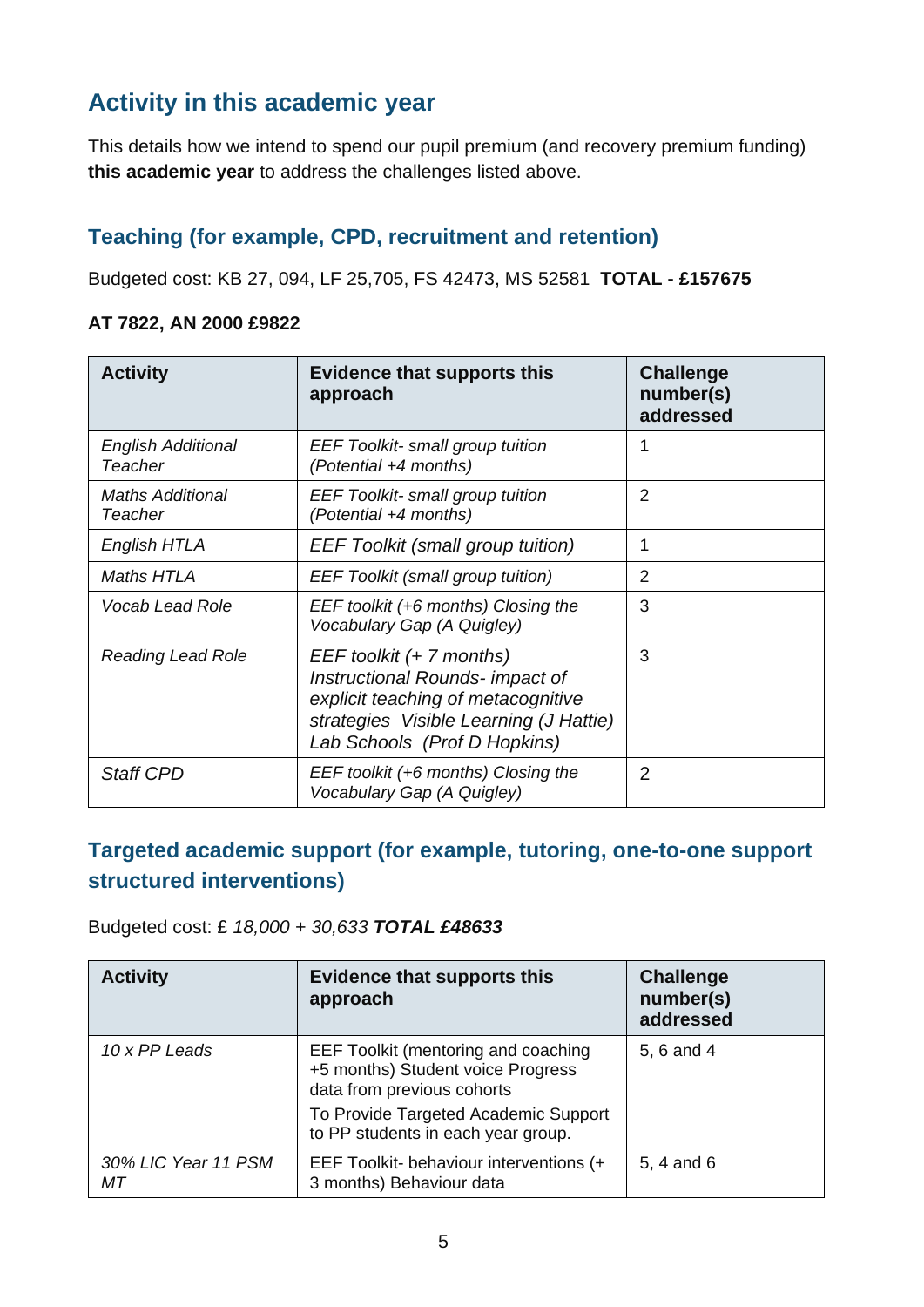|                                                  | To provide Targeted Academic Support<br>to Year 10 and 11 PP Students                                                                  |            |
|--------------------------------------------------|----------------------------------------------------------------------------------------------------------------------------------------|------------|
| 30% HIVE Behaviour<br>Intervention KS3 SW.<br>МC | EEF Toolkit- behaviour interventions (+<br>3 months) Behaviour data<br>To provide Targeted Academic Support<br>to Year 7-9 PP Students | 5, 4 and 6 |

## **Wider strategies (for example, related to attendance, behaviour, wellbeing)**

| <b>Activity</b>                                                           | <b>Evidence that supports this</b><br>approach                                      | <b>Challenge</b><br>number(s)<br>addressed |
|---------------------------------------------------------------------------|-------------------------------------------------------------------------------------|--------------------------------------------|
| Equipment for PP<br><b>Students</b>                                       | <b>Previous Student Voice</b><br>Previous Progress Data                             | 6                                          |
| Rewards for<br>Attendance                                                 | <b>Previous Student Voice</b><br>Previous Progress Data<br>Previous Attendance Data | 5                                          |
| Enrichment for PP<br>students                                             | <b>Previous Student Voice</b><br>Previous Progress Data                             | 6                                          |
| 20% Attendance Officer<br>and EWO Costs                                   | Attendance data from previous cohorts                                               | 5                                          |
| 20% Behaviour Lead<br>Teacher Role and PSM<br><b>Supporting Behaviour</b> | EEF Toolkit- behaviour interventions (+<br>3 months) Behaviour data                 | 6                                          |

Budgeted cost: £ *44,000, 50,000 + TOTAL £94000*

### **Total budgeted cost: £** *£300,308*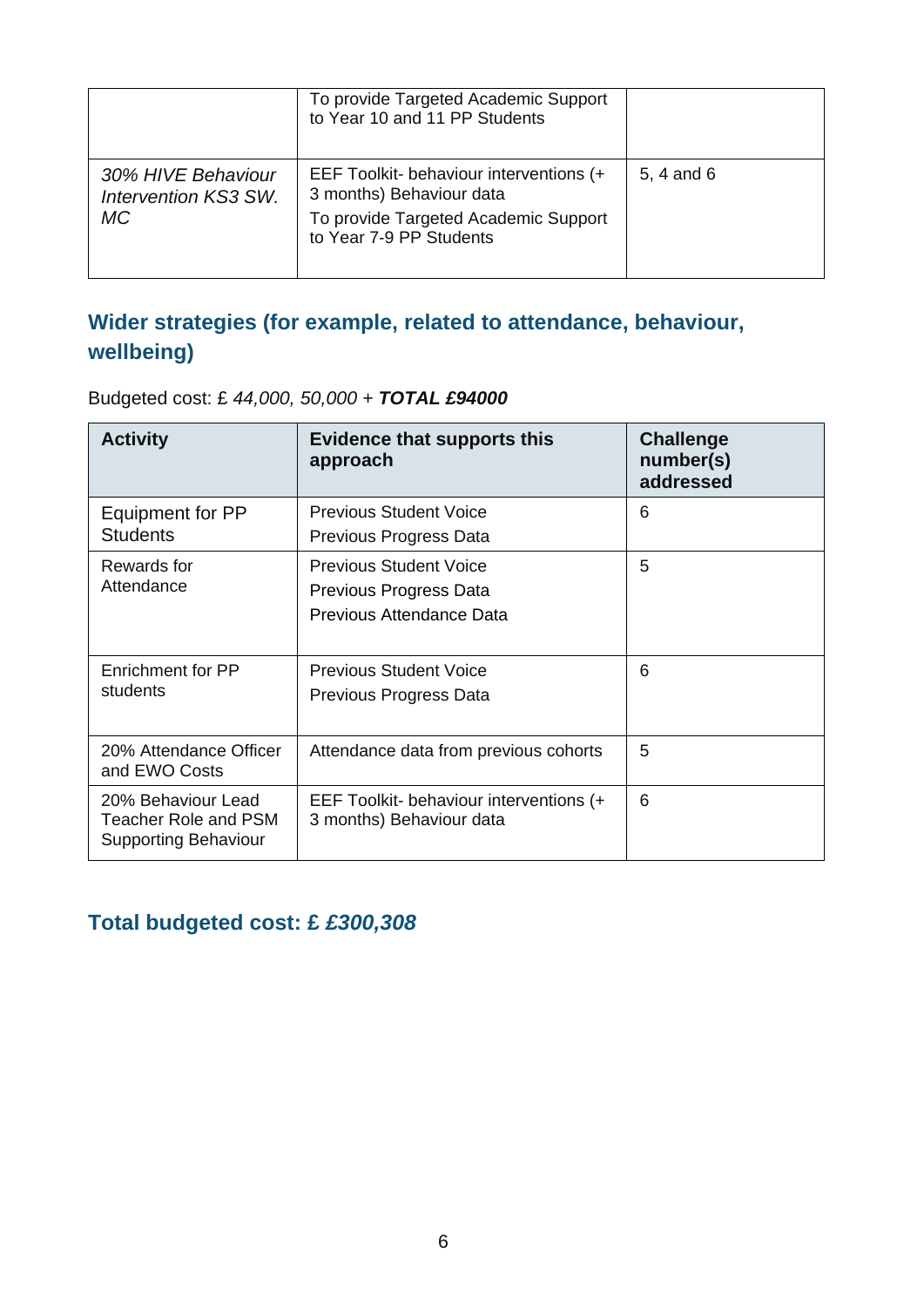# **Part B: Review of outcomes in the previous academic year**

### **Pupil premium strategy outcomes**

#### **% of students that are PP**

2018/2019 = 19.6% (on roll 1409, PP 276)

2019/2020 = 20.7% (on roll 1407, PP 291)

2020/2021 = 21.9% (on roll 1414, PP 310)

Current = 22.5% (on roll 1426, PP 321)

This details the impact that our pupil premium activity had on pupils in the 2020 to 2021 academic year.

Year 2020/21 Evaluation of Pupil Premium Outcomes.

Even though there were no performance measure in 2020 or 2021, we tracked the gaps between PP and Non PP students carefully to evaluate if our strategies were successful in supporting our PP Students. As you can see, the gap significantly reduces year on year. This is a good indicator that our strategies of support both academically and pastorally is have a positive impact on PP student outcomes.

#### 2019 P8 Overview – Gap 0.66

| Average Total Progress 8 | All                               | $0.47$ T  |
|--------------------------|-----------------------------------|-----------|
|                          | F (DC: Other - Not Disadvantaged) | $0.58$ J  |
|                          | T (DC: Disadvantaged)             | $-0.08$ f |
|                          | <b>GAP</b>                        | 0.66      |

#### 2020 P8 Overview - Gap 0.35

| Average Total Progress 8 | All                               | $0.19$ T |
|--------------------------|-----------------------------------|----------|
|                          | F (DC: Other - Not Disadvantaged) | 0.25J    |
|                          | N (DC: Other - Not Disadvantaged) |          |
|                          | T (DC: Disadvantaged)             | $-0.16$  |

#### 2021 P8 Overview – Gap 0.18

| Average Total Progress 8 | All                               | $0.83$ <sup>†</sup> |
|--------------------------|-----------------------------------|---------------------|
|                          | F (DC: Other - Not Disadvantaged) | $0.86$ $*$          |
|                          | T (DC: Disadvantaged)             | 0.68 f              |
|                          | <b>GAP</b>                        | 0.18                |

Attendance. The last two years and the period of closure and change to routine has disproportionally affected our disadvantaged students, and we have seen an increase in the gap in attendance for our PP and Non PP students. However compared to national